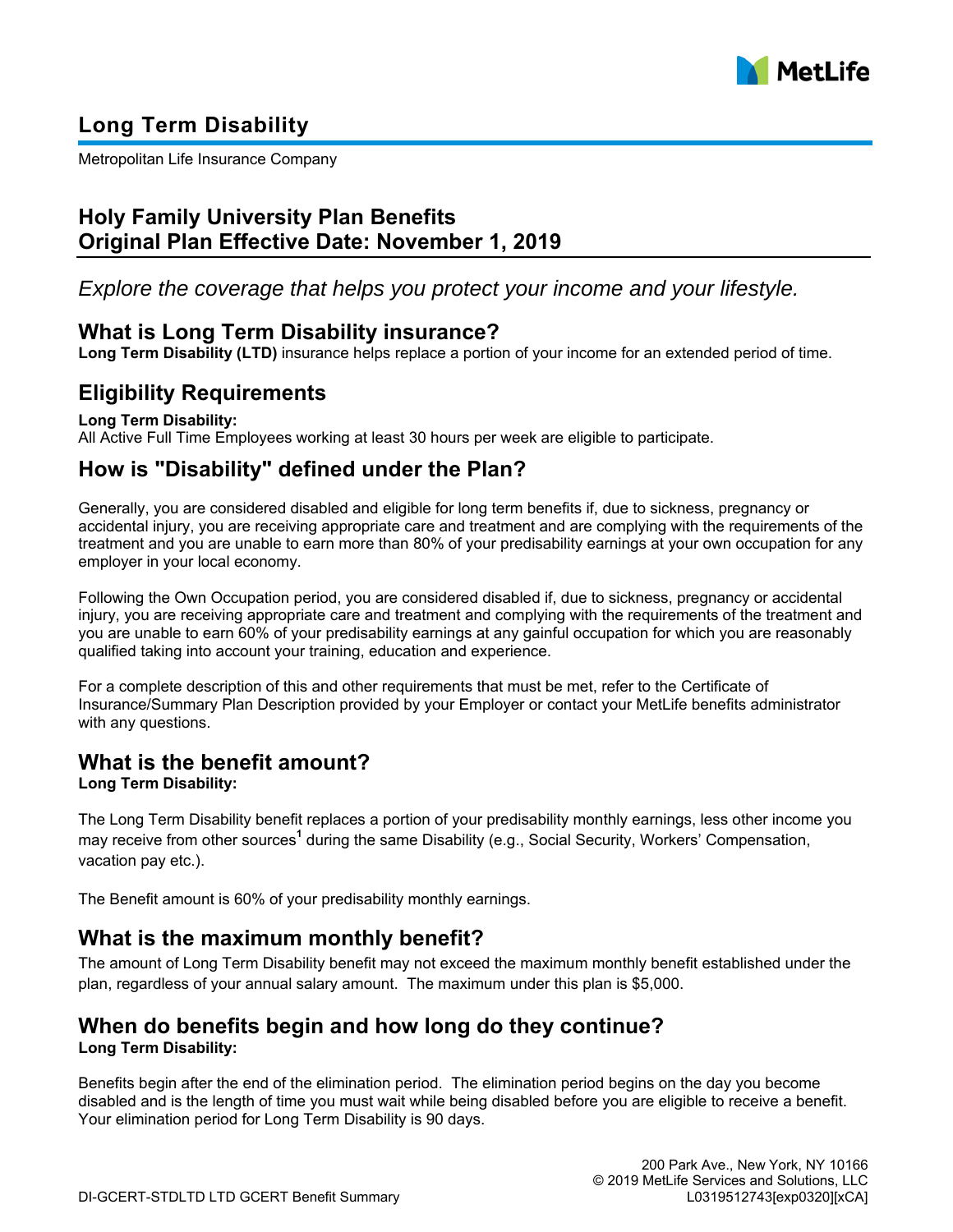Your plan's maximum benefit period and any specific limitations are described in the Certificate of Insurance provided by your Employer.

# **Additional Disability Plan Benefits:**

## **Coverage with Your Best Interests in Mind…**

When you are ill or injured for a long time, MetLife® believes you need more than a supplement to your income. That's why we offer return-to-work services and financial incentives and assistance in obtaining Social Security Disability Benefits to help you get the maximum benefits from your coverage.

## **Services to Help You Get Back to Work Can Include:**

### *Nurse Consultant or Case Manager Services:*

Specialists who personally contact you, your physician and your employer to coordinate an early return-towork plan when appropriate.

## *Vocational Analysis:*

Help with identifying job requirements and determining how your skills can be applied to a new or modified job with your employer.

## *Job Modifications/Accommodations:*

Adjustments (e.g., redesign of work station tools) that enable you to return to work.

## *Retraining:*

Development programs to help you return to your previous job or educate you for a new one.

### *Financial Incentives:*

Allow employees to receive Disability benefits or partial benefits while attempting to return to work.

### *The Services of Social Security Specialists:*

Once you are approved for Disability benefits, Metlife can help you obtain Social Security Disability benefits. Our specialists can guide you through the initial application and appeals processes and may also help you access legal assistance from attorneys or vendors to pursue Social Security benefits.

# **Answers to Some Important Questions…**

### **Q. Can I still receive benefits if I return to work part time?**

**A.** Yes. As long as you are disabled and meet the terms of your Disability plan, you may qualify for adjusted disability benefits.

Your plan offers financial and Rehabilitation incentives designed to help you to return to work when appropriate, even on a part-time basis when you participate in an approved Rehabilitation Program. While disabled, you may receive up to 100% of your predisability earnings when combining benefits, Rehabilitation Incentives and other income sources such as Social Security Disability Benefits and state disability benefits, and part-time earnings.

With the Rehabilitation Incentive you can get a 10% increase in your monthly benefit.

The Family Care Incentive provides reimbursement up to \$400 per month for eligible expenses, such as child care during the first 24 months of disability.

You may be eligible for the Moving Expense Incentive if you incur expenses in order to move to a new residence recommended as part of the Rehabilitation Program. Expenses must be approved in advance.